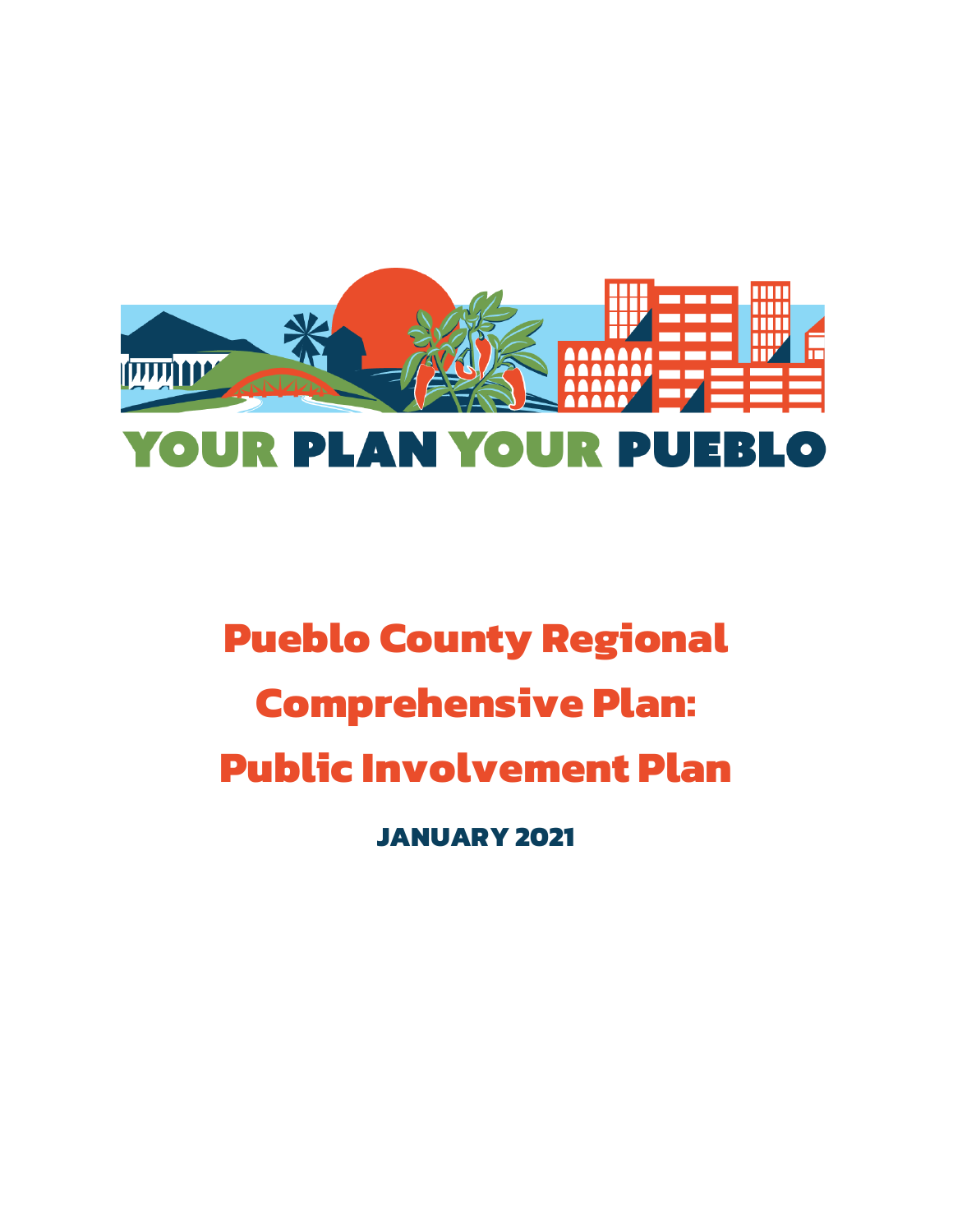# **CONTENTS**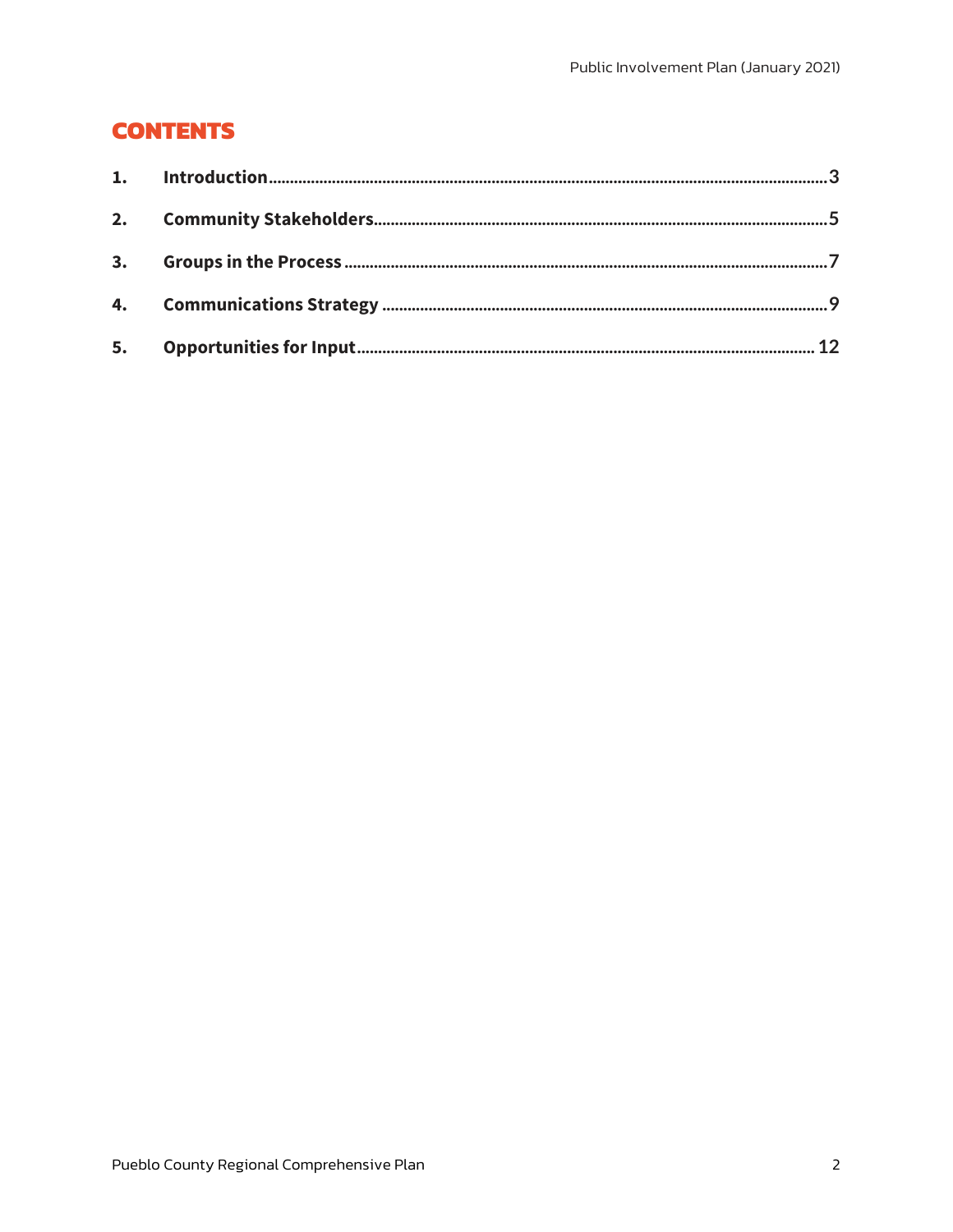# <span id="page-2-0"></span>**1. INTRODUCTION**

## **About the Process**

Pueblo County—in partnership with the City of Pueblo and Pueblo West (PWMD)—is conducting a major update of the region's Comprehensive Plan for the first time since 2002. Key objectives for the process are to:

- Articulate a clear, cohesive vision and policies for the region as a whole (as well as for distinct communities within the region);
- Provide direction on where and how the region wants to grow, and how each jurisdiction/district fits within that framework; and
- Establish a clear strategy for the implementation of the region's shared vision.

Pueblo County covers a vast land area and is home to a diverse set of communities and environments, each with a unique set of challenges and opportunities. In addition to the City of Pueblo, Pueblo County is home to the towns of Rye and Boone, and the unincorporated communities of Pueblo West, Avondale, Colorado City, and Beulah. While the City of Pueblo functions as the service hub for many of the County's residents, in 2017, approximately one-third of the County's residents lived outside the city limits and this pattern is anticipated to continue. The updated Regional Comprehensive Plan must balance the needs of both incorporated and unincorporated areas within Pueblo County.

## **Role of the Public Involvement Plan**

Stakeholder and community input is critical to the success of the Regional Comprehensive Plan process. This Public Involvement Plan outlines a detailed strategy to:

- Establish (and maintain) open lines of communication;
- Provide broad and inclusive opportunities for engagement; and
- Foster leadership and collaboration.

Information contained in this Public Involvement Plan will be used as a reference during the course of the process and may evolve. Meeting dates and times will be finalized at least one month in advance of each round of community and stakeholder engagement.

The sections that follow include: 1) an overview of the steps in the Regional Comprehensive Plan process; 2) a list of community stakeholders; 3) an overview of the formal groups that will be engaged during the process; 4) a communications strategy to help get the word out about the process and various input opportunities; 5) a calendar of anticipated events and input opportunities by phase.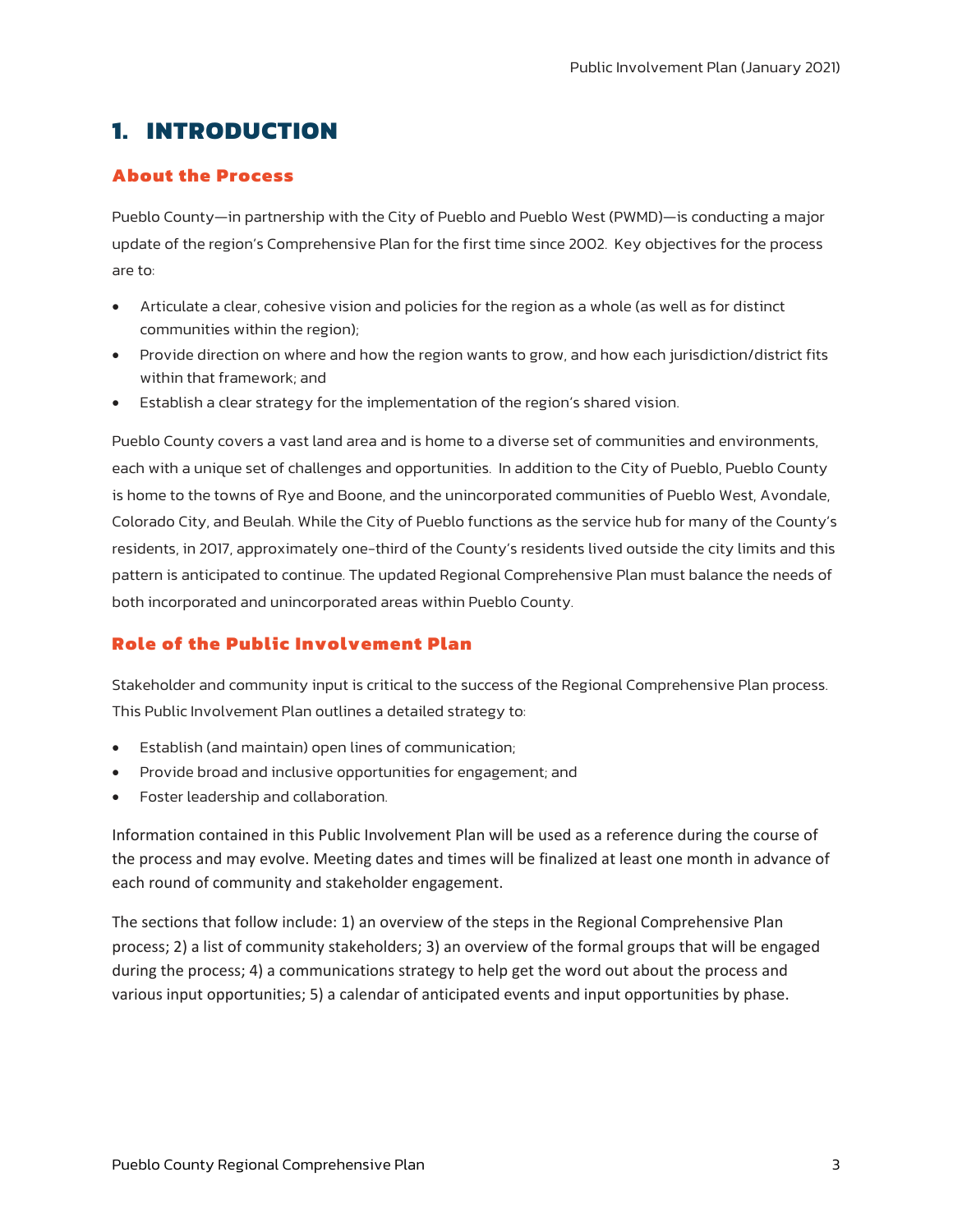## **Process Overview**

An overview of the Regional Comprehensive Plan process and the community engagement objectives for each project phase are provided below. Community engagement strategies will be tailored to fit these objectives and will therefore vary by project phase. Additional detail is provided in the sections that follow.

| <b>PROJECT PHASE</b>                                     | <b>TIMELINE</b>              | <b>COMMUNITY ENGAGEMENT OBJECTIVES</b>                                                                                                                                                                                        |
|----------------------------------------------------------|------------------------------|-------------------------------------------------------------------------------------------------------------------------------------------------------------------------------------------------------------------------------|
| 1: Issues and<br>Opportunities                           | Nov. 2020 - February<br>2021 | • Identify key stakeholder and community groups<br>Develop awareness of the Regional Plan process<br>$\bullet$<br>• Identify issues and opportunities that should be<br>addressed as part of the Regional Plan process        |
| 2: Plan Framework                                        | Dec. 2020 - April 2021       | • Explore values and wants/desires for the future at<br>a countywide and an area-specific level<br>• Seek input needed to confirm and refine<br>preliminary plan framework                                                    |
| 3: State of the County                                   | Dec. 2020 - April 2021       | • Establish a baseline understanding of the major<br>trends and key issues that will influence Pueblo<br>County over the next ten to twenty years<br>• Introduce and refine key choices for future<br>analysis and discussion |
| 4: Key Choices and<br><b>Policy Directions</b>           | April - July 2021            | • Explore future growth opportunities and key<br>policy choices and seek input on a preliminary<br>preferred direction                                                                                                        |
| 5: Draft Plan and<br>Implementation<br><b>Strategies</b> | July 2021 - February<br>2022 | • Seek input on the draft Regional Comprehensive<br>Plan and accompanying implementation<br>strategies                                                                                                                        |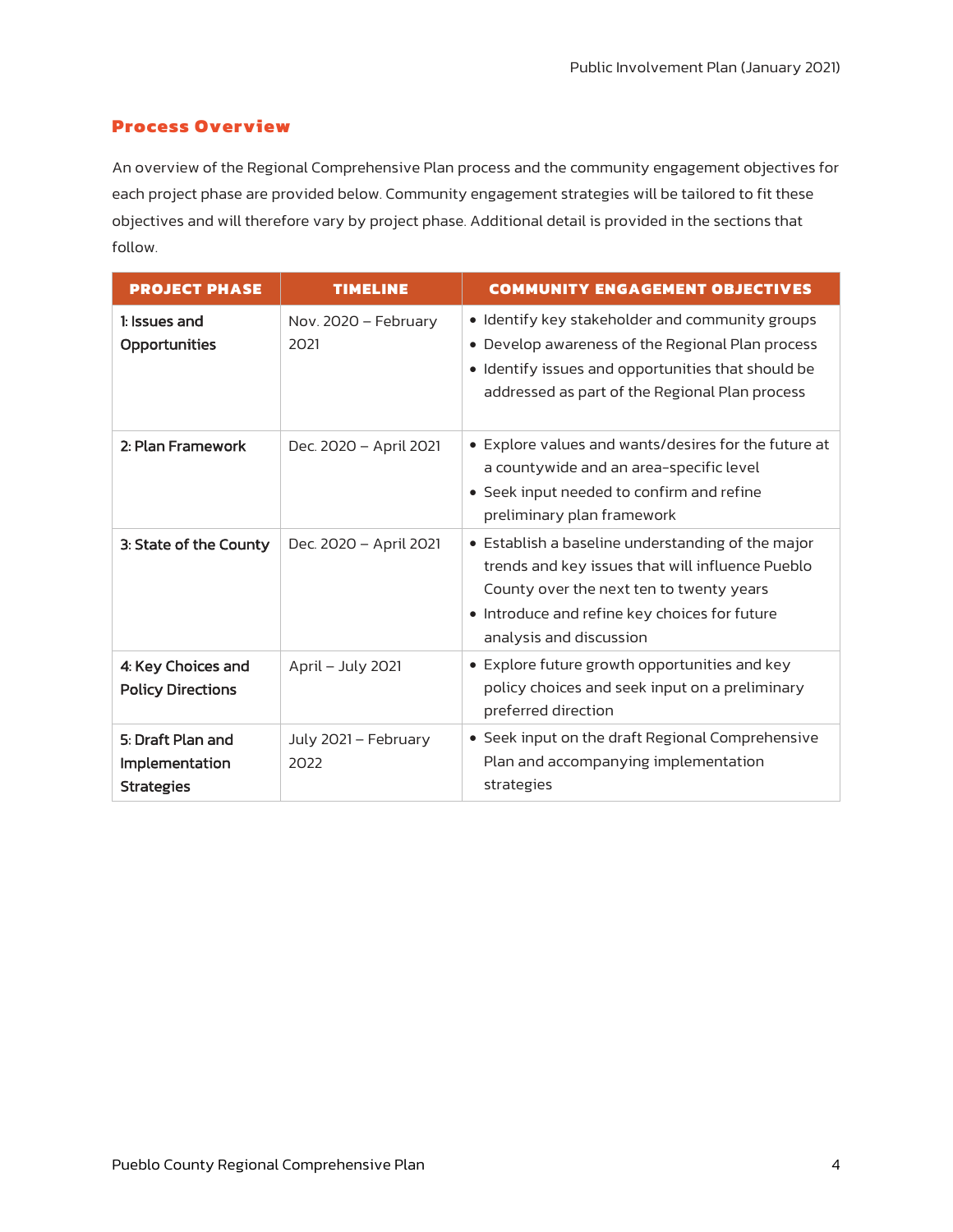# <span id="page-4-0"></span>**2. COMMUNITY STAKEHOLDERS**

In addition to the community-at-large, a diverse array of stakeholders and community groups will be engaged as part of the Comprehensive Plan process. Engagement will occur both formally and informally, as outlined in this Public Involvement Plan. The list below represents a broad spectrum of interests in the Pueblo region, but is not intended to be all encompassing. Organizations are grouped into categories for quick reference, but may be engaged in more than one category of issues. Cross references are provided where applicable.

## **Arts and Culture**

- Pueblo Riverwalk
- Buell Children's Museum
- El Pueblo History Museum
- Pueblo Library District
- Pueblo Zoo
- Rosemount Museum
- Sangre de Cristo Arts and Conference Center
- Steelworks Museum
- Other museums and cultural organizations

## **Agriculture and Ranching**

- Area producers
- Avondale linemen (produce growers)
- Colorado Cattleman's Association
- Colorado Farm Bureau
- Conservation organizations (i.e., land trusts and conservancies)
- CSU Extension Pueblo County
- Pueblo Chile Growers Association
- Ranch owners
- Rural HOAs (i.e., Hatchet Ranch HOA)
- Pueblo County Stockman's Association
- Urban agriculture interest groups (i.e., P.E.A.C.E. Project, Pueblo Urban Farming Network)
- Water providers (see list of Service Providers on following page)

## **Community Advocacy, Health, and Support Services**

- Frontier Pathways
- POSADA of Pueblo
- Pueblo Catholic Charities
- Pueblo County Boys and Girls Club
- Pueblo County Department of Public Health and Environment
- Pueblo Triple Aim
- United Way of Pueblo County
- Housing organizations (see list under Housing and Development on following page)

### **Economic Development**

- Business owners
- Colorado State Fair
- Greater Pueblo Chamber of Commerce
- Latino Chamber of Commerce of Pueblo
- Pueblo Economic Development Corporation (PEDCO)
- Pueblo Urban Renewal Authority
- Pueblo West Chamber of Commerce
- Pueblo Plex
- Trade organizations (i.e., Pueblo Area APWU, Pueblo IBEW 12, Pueblo Laborers International Union, United Steelworkers)

## **Education**

• Colorado State University – Pueblo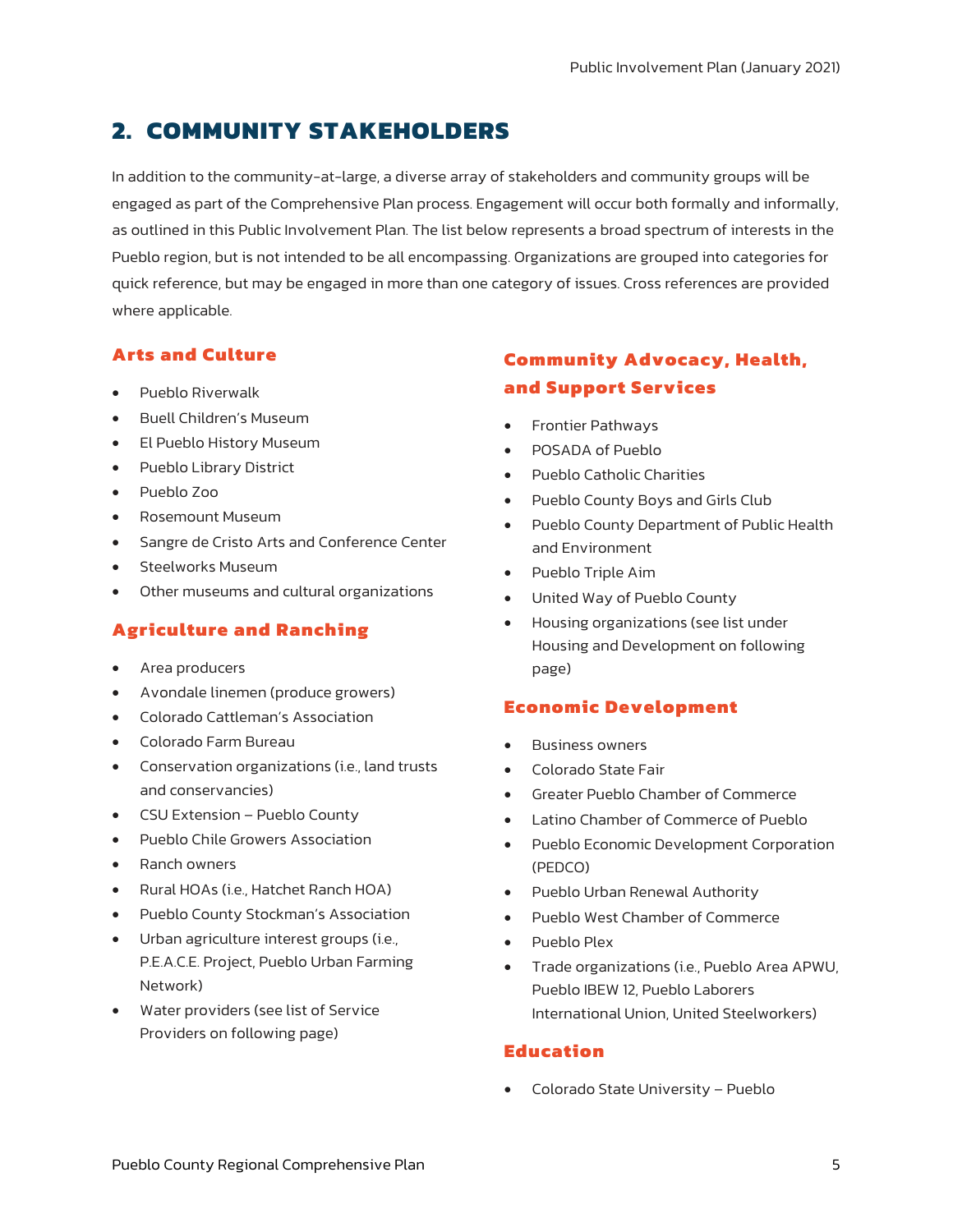- Pueblo City Schools (District 60)
- Pueblo City-County Library
- Pueblo Community College (PCC)
- Pueblo County School District (District 70)

# **Environment, Recreation, and**

## **Tourism**

- Audubon Society
- Colorado Parks and Wildlife
- Environmental groups
- Fly Fishers International
- International Dark Skies Association
- Pueblo Mountain Parks Environmental Center and Nature/Raptor Center
- Pueblo Paddlers
- Recreation user groups
- U.S. Forest Service (USFS)

## **Housing and Development**

- Colorado Housing and Finance Authority (CHFA)
- Developers and homebuilders
- Housing Authority of Pueblo
- NeighborWorks Southern Colorado
- Pueblo Association of Realtors
- Pueblo Association of Home Builders
- Pueblo General Contractors Association
- Pueblo Regional Building Department

## **Infrastructure and Service Providers**

- Avondale Water and Sanitation District
- Beulah Water Works District
- Black Hills Energy
- C&C Disposal & Recycling
- Colorado City Metropolitan District
- Pueblo County Sheriff's Department
- Pueblo Fire Department
- Pueblo Police Department
- Pueblo Regional Building Department
- Pueblo Rural Fire Protection District
- Pueblo Water (Board of Water Works)
- Pueblo West Fire Department
- Pueblo West Metropolitan District
- St. Charles Mesa Water District
- Xcel Energy

## **Outlying Communities**

- Avondale
- Beulah
- Colorado City
- Town of Boone
- Town of Rye

## **State and Federal Agencies**

- Colorado Parks and Wildlife
- U.S. Bureau of Land Management (BLM)
- U.S. Department of Defense (DOD)/Fort Carson
- U.S. Department of Transportation (DOT)

### **Transportation**

- Colorado Department of Transportation (CDOT)
- Pueblo Area Council of Governments (PACOG)
- Pueblo City Cab
- Pueblo Memorial Airport
- Pueblo Transit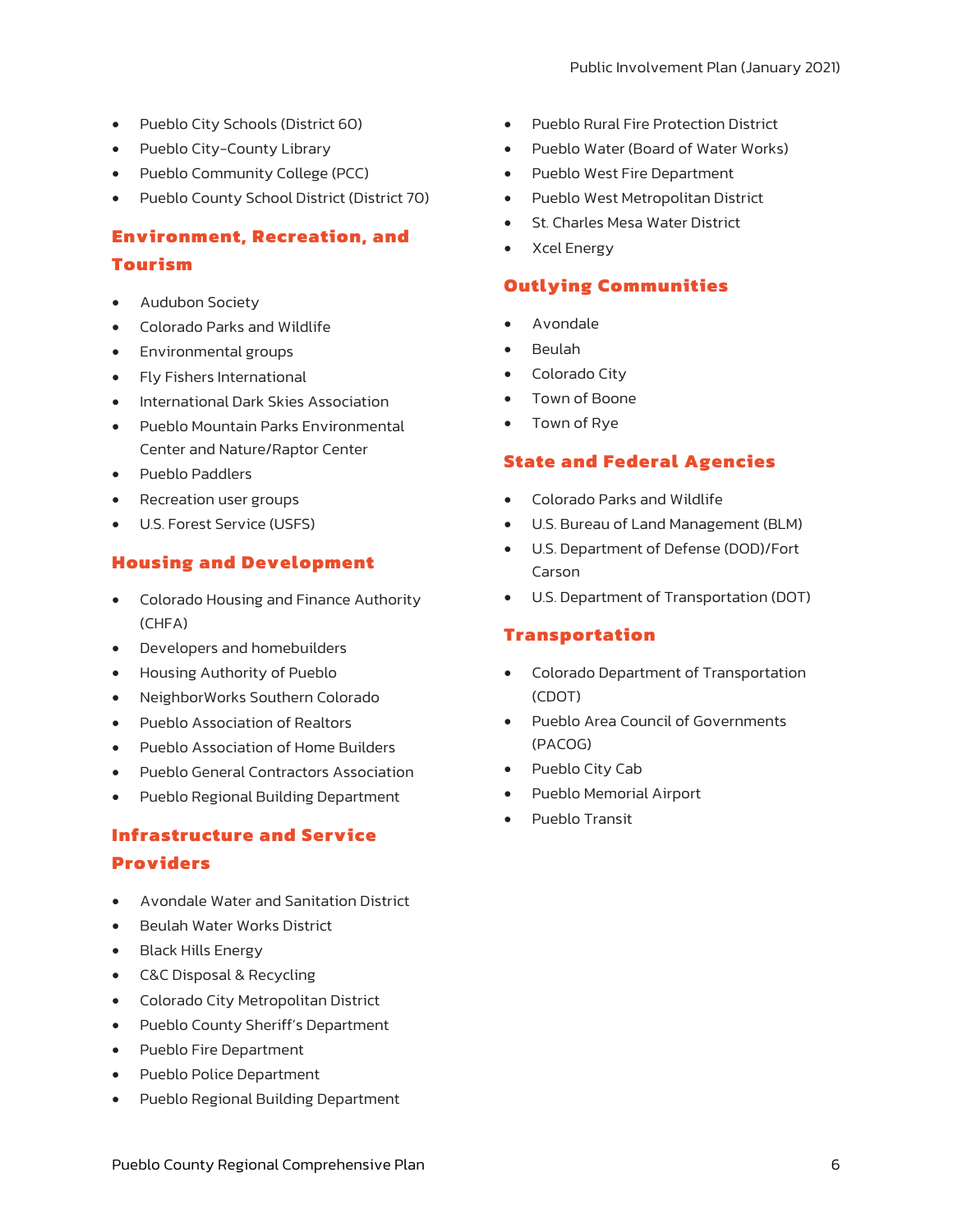## <span id="page-6-0"></span>**3. GROUPS IN THE PROCESS**

### **Core Planning Team**

The project team will work closely with a core team of planning staff from the County, City, and the Pueblo West Metro District (PWMD) on a day-to-day basis. The core team will assist with overall project coordination and scheduling, as well as review and provide input on interim drafts and technical data as necessary to help guide the Regional Plan update. The core team will meet bi-weekly, or as needed, throughout the process.

## **Elected and Appointed Officials**

At key points during the process, project team members will conduct a joint work sessions with elected and appointed officials from the County, City, and PWMD staff. Joint work sessions will include the Board of County Commissioners, City Council, PWMD Board of Directors, County and City planning commissions, and senior staff. Work sessions will provide an opportunity for the project team to share input received; present preliminary findings and alternative solutions; and seek guidance on key policy choices. County, City, and PWMD staff will also provide brief updates to elected and appointed officials at regular meetings, as needed. Five to six joint work sessions are planned during the process.

### **Departmental and Service Provider Working Group**

A Departmental and Service Provider Working Group will be convened periodically to engage those with specialized technical expertise and/or working knowledge of regional plans, policies, and regulations in the process. This group will be comprised of staff from County, City, and PWMD departments, infrastructure service providers from throughout Pueblo County, and others as appropriate.

The primary role of this group will be to review interim work products with an eye toward:

- Ensuring plan recommendations build upon, and are aligned with, related plans and studies (either previously completed or currently underway); and
- Leveraging available resources in terms of data, expertise, and contacts to make the process as efficient and effective as possible.

This group is expected to meet three to five times during the process. However, subsets of this group may also be convened for more focused discussions, or to provided targeted input on interim work products, as necessary.

### **Regional Thinktank**

As an alternative to the more traditional steering committee format, a panel of key leaders from around the County will be assembled to provide strategic input on "big picture" issues and opportunities associated with the comprehensive plan update. This approach will seek to reinforce the cross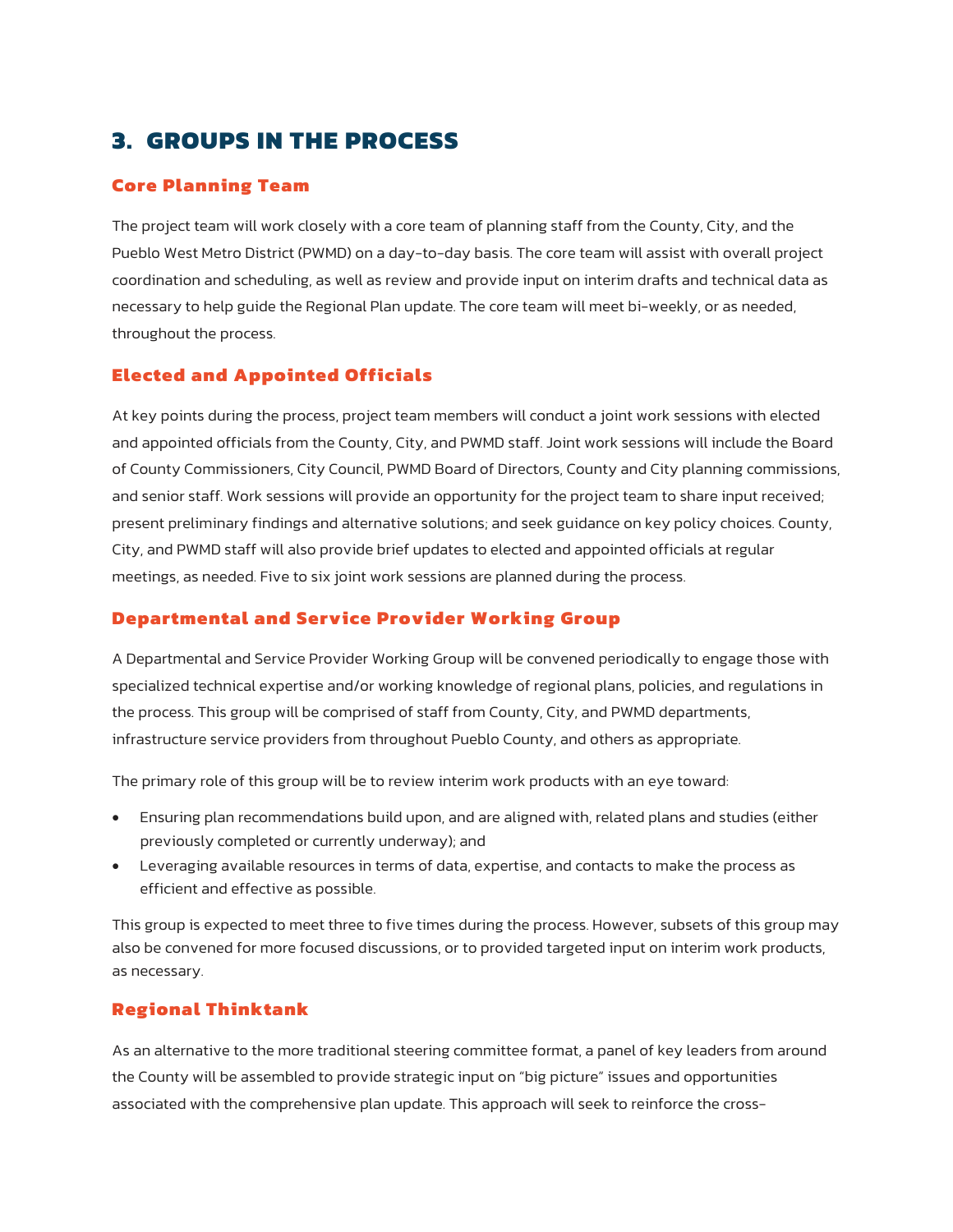jurisdictional nature of growth related polices in Pueblo County. Membership of this group will include a variety of business, housing, economic development, environmental, community, and educational leaders from the region, as well as representatives from other communities within the region. This group is expected to meet three times during the process to weigh in on shared values, vision, and policy directions of broader significance.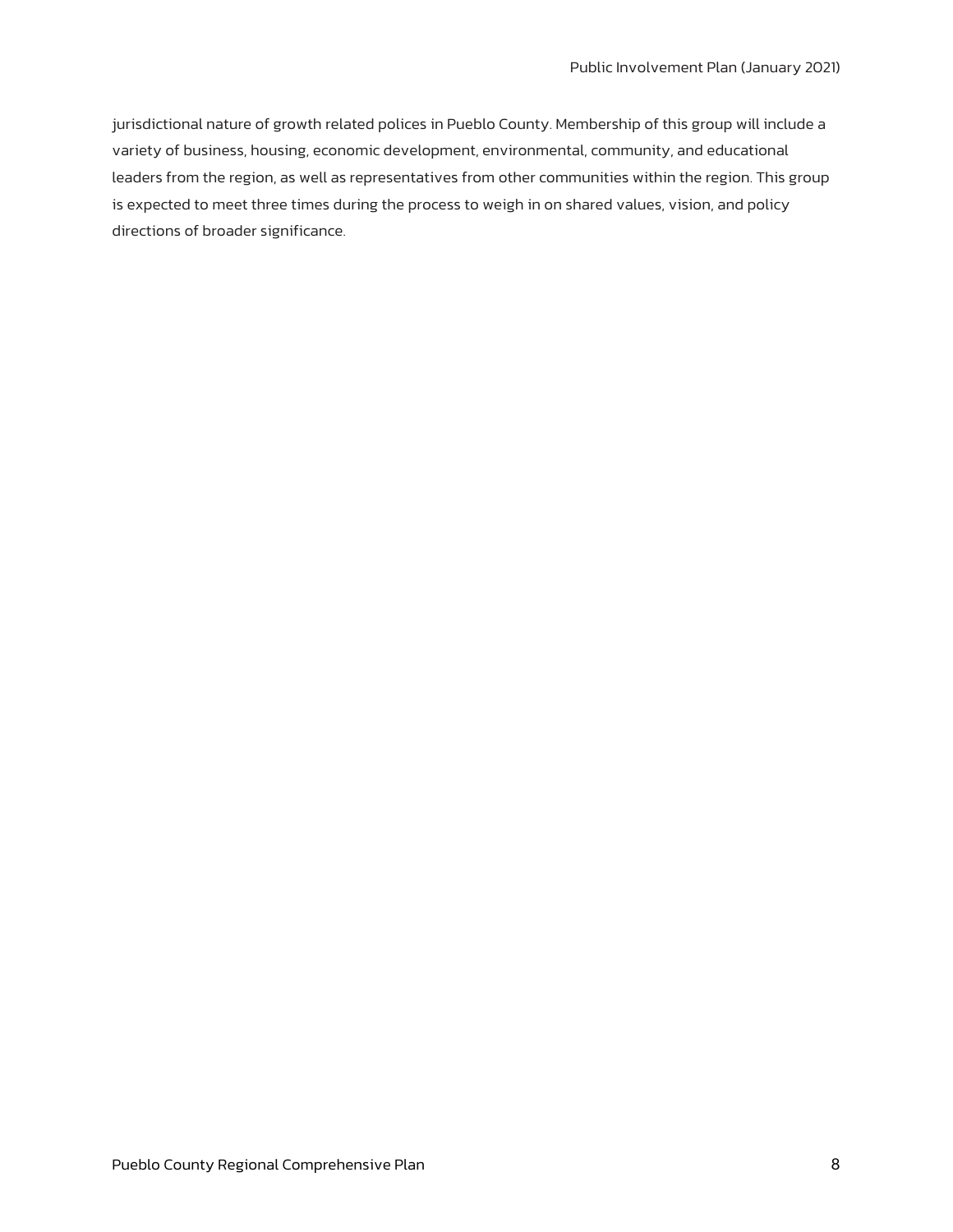# <span id="page-8-0"></span>**4. COMMUNICATIONS STRATEGY**

## **Objectives**

Establishing and maintaining open lines of communication about the Regional Plan process is a central component of this Public Involvement Plan. Pueblo County, the City of Pueblo, and PWMD each have established connections to various social media networks, newsletters/blogs, local news outlets, and distribution lists. Tapping into these established networks is one of the most efficient and effective ways to get the word out about the Regional Plan process. The table below outlines the specific communication tools anticipated to be used as part of the Regional Plan process, and assigns responsibilities and tentative timing associated with each tool.

| <b>TOOL</b>                                                                                                                | <b>OBJECTIVES</b>                                                                                                                                                                                                                                      | <b>RESPONSIBILITY</b>                                                                                                                                                                                                                                                                                                                                                                                                                 | <b>TIMING</b>                                                                                                                                                                                                                       |
|----------------------------------------------------------------------------------------------------------------------------|--------------------------------------------------------------------------------------------------------------------------------------------------------------------------------------------------------------------------------------------------------|---------------------------------------------------------------------------------------------------------------------------------------------------------------------------------------------------------------------------------------------------------------------------------------------------------------------------------------------------------------------------------------------------------------------------------------|-------------------------------------------------------------------------------------------------------------------------------------------------------------------------------------------------------------------------------------|
| <b>Web/Video</b>                                                                                                           |                                                                                                                                                                                                                                                        |                                                                                                                                                                                                                                                                                                                                                                                                                                       |                                                                                                                                                                                                                                     |
| • Dedicated<br>project website<br>• County website<br>• City website<br>• PWMD website<br>• Pre-recorded<br>video messages | • Provide general project<br>information<br>• Advertise upcoming<br>meetings and events<br>• Provide access to<br>online input<br>opportunities<br>• Provide access to work<br>products, input<br>summaries, and other<br>project-related<br>materials | • Clarion will be<br>responsible for<br>managing materials and<br>information posted to<br>the project website<br>• Staff will be responsible<br>for providing a<br>link/feature on each<br>agency's website that<br>directs people to the<br>project website:<br>www.puebloregionalplan<br>.com<br>• Staff may periodically<br>produce video messages<br>in collaboration with<br>PIOs to help get the word<br>out about the process | • Launch project website<br>in early January 2021<br>and update as needed<br>throughout the process<br>• Major updates will<br>generally coincide with<br>the completion of a<br>project phase or<br>community<br>engagement series |
| <b>Social Media</b>                                                                                                        |                                                                                                                                                                                                                                                        |                                                                                                                                                                                                                                                                                                                                                                                                                                       |                                                                                                                                                                                                                                     |
| $\bullet$ Facebook<br>• Twitter<br>· Instagram<br>• LinkedIn<br>• NextDoor                                                 | • Expand awareness of<br>public meetings and<br>events<br>• Direct community to<br>online engagement<br>activities                                                                                                                                     | • Clarion will prepare a<br>series of suggested<br>posts for distribution<br>• PIOs for County, City,<br>and PWMD will<br>incorporate as part of                                                                                                                                                                                                                                                                                      | • Post periodically<br>throughout the process<br>• Begin advertising for<br>community and<br>stakeholder                                                                                                                            |

## **Primary Communication Channels**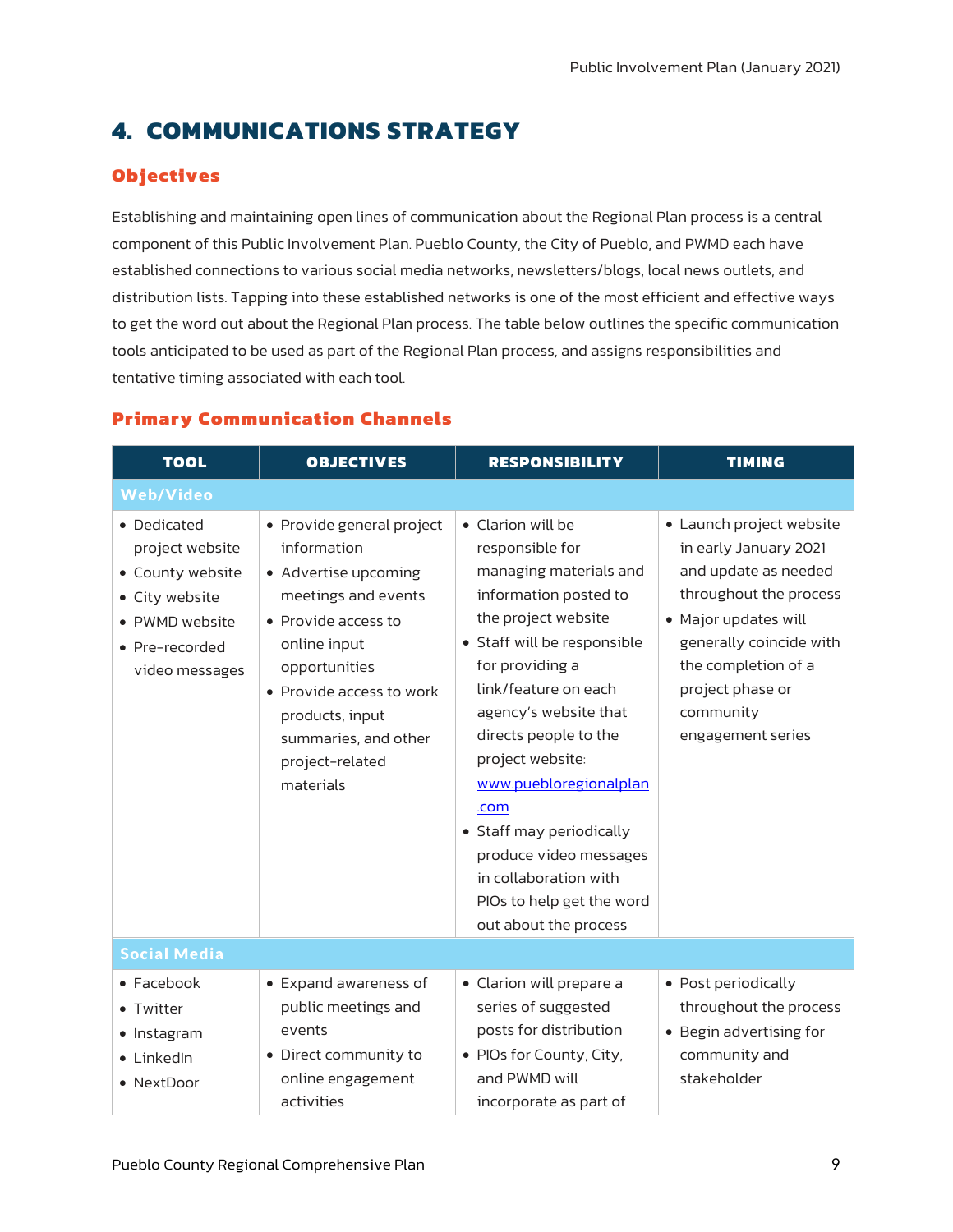| <b>TOOL</b>                                                                                                                                                                                  | <b>OBJECTIVES</b>                                                                                                                                          | <b>RESPONSIBILITY</b>                                                                                                                                                                          | <b>TIMING</b>                                                                                                                                                       |
|----------------------------------------------------------------------------------------------------------------------------------------------------------------------------------------------|------------------------------------------------------------------------------------------------------------------------------------------------------------|------------------------------------------------------------------------------------------------------------------------------------------------------------------------------------------------|---------------------------------------------------------------------------------------------------------------------------------------------------------------------|
|                                                                                                                                                                                              | • Highlight participation<br>in community events<br>and activities                                                                                         | scheduled posts on<br>respective sites, as<br>applicable                                                                                                                                       | engagement series two<br>weeks in advance<br>• Periodic updates to<br>announce and drive<br>participation to online<br>input opportunities                          |
| <b>E-mail Blasts</b>                                                                                                                                                                         |                                                                                                                                                            |                                                                                                                                                                                                |                                                                                                                                                                     |
| • Multiple<br>listservs                                                                                                                                                                      | • Provide brief updates<br>on the project<br>• Advertise upcoming<br>meetings and<br>engagement activities                                                 | • Clarion will draft content<br>for staff review<br>• Staff will send email<br>blast from listservs<br>managed by own<br>agency<br>• Clarion will send email<br>blast from project<br>listserv | • Approximately two<br>weeks prior to each<br>community<br>engagement series, or<br>to announce the<br>release of interim<br>drafts for review                      |
| <b>Print/Online Media</b>                                                                                                                                                                    |                                                                                                                                                            |                                                                                                                                                                                                |                                                                                                                                                                     |
| • The Pueblo<br>Chieftain<br>• CSU Pueblo<br>Today<br>· Thrifty Nickel<br>· Pueblo West<br>View<br>· PULP News<br>Magazine                                                                   | • Build awareness of<br>Regional Plan update<br>process and initial<br>online survey<br>• Expand reach of<br>advertising for public<br>meetings and events | • Clarion will prepare draft<br>press releases for review<br>and distribution<br>• PIO for County and/or<br>City and PW will<br>distribute to news<br>outlets as appropriate                   | • Press releases will be<br>issued at least one<br>week prior to a<br>community and<br>stakeholder<br>engagement series and<br>prior to public adoption<br>hearings |
| Radio                                                                                                                                                                                        |                                                                                                                                                            |                                                                                                                                                                                                |                                                                                                                                                                     |
| • KCSJ (590 AM)<br>• KWRP (690 AM)<br>• KKPC (1230 AM)<br>(Public)<br>• KAVA (1480 AM)<br>(Spanish)<br>• KTSC (89.5 AM)<br>(CSU-Pueblo)<br>• KRYE (94.7 FM)<br>(Spanish)<br>• KPHT (95.5 FM) | • Expand reach of<br>advertising for public<br>meetings and events                                                                                         | PIO for County and/or<br>City and PW will<br>distribute press releases<br>to radio outlets as<br>appropriate                                                                                   | • Press releases will be<br>issued at least one<br>week prior to a<br>community and<br>stakeholder<br>engagement series and<br>prior to public adoption<br>hearings |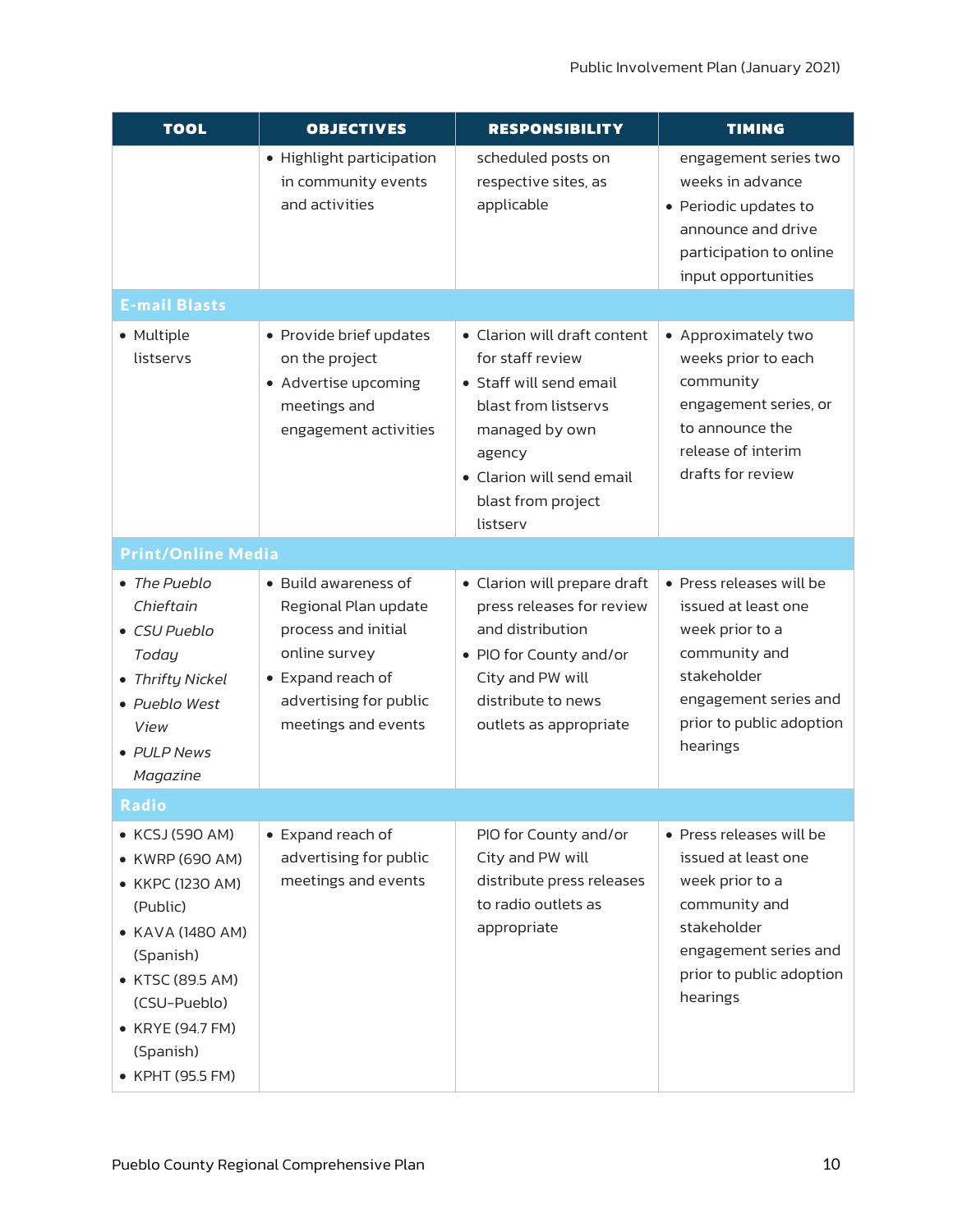| <b>TOOL</b>                                                                                                                                                                               | <b>OBJECTIVES</b>                                                                       | <b>RESPONSIBILITY</b>                                                                                                                                                       | <b>TIMING</b>                                                                                                                                                       |
|-------------------------------------------------------------------------------------------------------------------------------------------------------------------------------------------|-----------------------------------------------------------------------------------------|-----------------------------------------------------------------------------------------------------------------------------------------------------------------------------|---------------------------------------------------------------------------------------------------------------------------------------------------------------------|
| <b>Television</b>                                                                                                                                                                         |                                                                                         |                                                                                                                                                                             |                                                                                                                                                                     |
| • Government<br>access Channel<br>17 (City of<br>Pueblo)<br>$\bullet$ KOAA (NBC)<br>• KTSC (PBS)<br>$\bullet$ KGBH-CD<br>(UniMas)<br>• KVSN-DT<br>(Univision)                             | • Expand reach of<br>advertising for public<br>meetings and events                      | • PIO for County and/or<br>City and PW will<br>distribute press releases,<br>videos, or other<br>materials to TV outlets.<br>as appropriate                                 | • Press releases will be<br>issued at least one<br>week prior to a<br>community and<br>stakeholder<br>engagement series and<br>prior to public adoption<br>hearings |
| <b>Flyers</b>                                                                                                                                                                             |                                                                                         |                                                                                                                                                                             |                                                                                                                                                                     |
| • Community<br>message boards<br>• County, City,<br>and PWMD<br>buildings, as<br>well as schools,<br>libraries,<br>community<br>centers, and<br>other buildings<br>with message<br>boards | • Promote awareness of<br>the project and/or<br>upcoming community<br>engagement events | • Clarion will develop<br>flyers in English and<br>Spanish for distribution<br>• Staff from County, City,<br>and PWMD will print and<br>distribute flyers as<br>appropriate | • Approximately two<br>weeks prior to each<br>community<br>engagement series                                                                                        |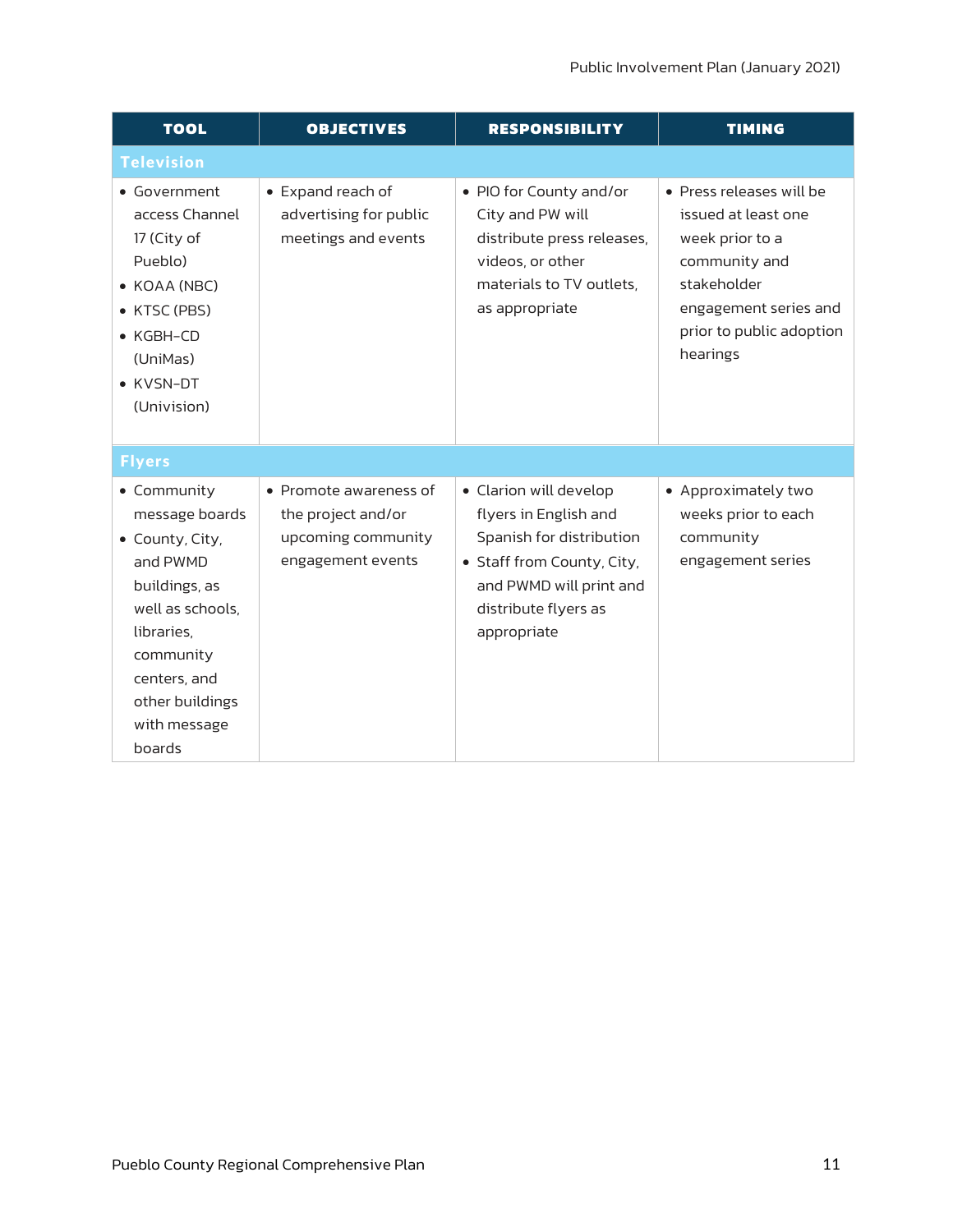# <span id="page-11-0"></span>**5. OPPORTUNITIES FOR INPUT**

## **Overview**

This section outlines specific opportunities for community and stakeholder input as part of the Regional Plan update process. An initial list of events is listed below by phase. [1](#page-11-1) Details for each event will be refined based on discussions with staff, elected and appointed officials, and other stakeholders as the process moves forward. Due to current COVID-19 restrictions, all meetings are anticipated to be virtual for the near-term. However, opportunities to incorporate safe in-person engagement will be explored in the month leading up to each "round" of engagement.

| <b>INPUT</b><br><b>OPPORTUNITY</b>                                    | <b>DATE</b>            | <b>EVENTS</b>                                                                                                                                                                                                                                                                                                                                                                                                   | <b>DESIRED OUTCOMES</b>                                                                                                                                                                          |
|-----------------------------------------------------------------------|------------------------|-----------------------------------------------------------------------------------------------------------------------------------------------------------------------------------------------------------------------------------------------------------------------------------------------------------------------------------------------------------------------------------------------------------------|--------------------------------------------------------------------------------------------------------------------------------------------------------------------------------------------------|
|                                                                       |                        | <b>Issues and Opportunities (November 2020 - February 2021)</b>                                                                                                                                                                                                                                                                                                                                                 |                                                                                                                                                                                                  |
| Joint Elected and<br>Appointed<br><b>Officials work</b><br>session #1 | Nov. 19, 2020          | • Overview of Regional<br>Plan process                                                                                                                                                                                                                                                                                                                                                                          | • Answer questions about process<br>• Confirm preliminary approach                                                                                                                               |
| Kick-off Meetings<br>(Stakeholder<br>interviews and<br>Focus Groups)  | Dec. 2020-<br>Jan 2021 | • Interviews with staff and<br>elected officials<br>• Focus groups with<br>internal/external<br>stakeholders in key topic<br>areas: Housing; Education,<br>Community Advocacy,<br>and Support Services;<br>Utilities and<br>Infrastructure: Economic<br>Development; Agriculture,<br>Environment, and<br><b>Outlying Communities;</b><br>Recreation and Tourism<br>• Follow up meetings in<br>January as needed | • Introduce key stakeholders and<br>community groups to the<br>Regional Plan process<br>• Develop a preliminary<br>understanding of trends, key<br>issues, and opportunities in<br>Pueblo County |

<span id="page-11-1"></span><sup>&</sup>lt;sup>1</sup> Note: Due to the timing of outreach activities associated with individual phases, the sequence of the phases listed above varies from the order shown in the Process Overview provided on page 4.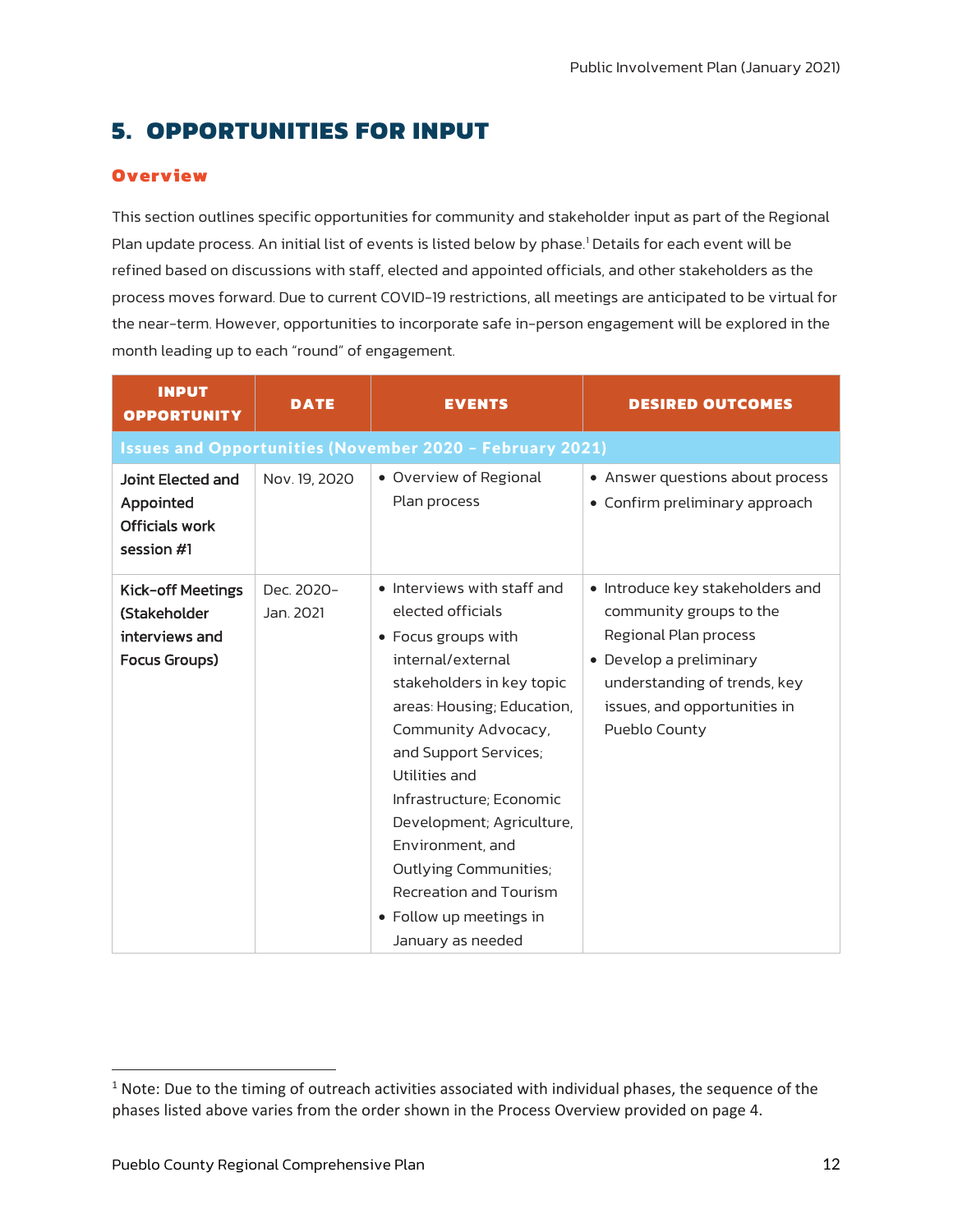| <b>INPUT</b><br><b>OPPORTUNITY</b>                                                                                                    | <b>DATE</b>                                          | <b>EVENTS</b>                                                                                                                                                     | <b>DESIRED OUTCOMES</b>                                                                                                                                                                                                                                                                                                                            |
|---------------------------------------------------------------------------------------------------------------------------------------|------------------------------------------------------|-------------------------------------------------------------------------------------------------------------------------------------------------------------------|----------------------------------------------------------------------------------------------------------------------------------------------------------------------------------------------------------------------------------------------------------------------------------------------------------------------------------------------------|
| <b>Online Survey:</b><br><b>Vision and Values</b><br>(Online input<br>opportunity #1)                                                 | Jan. 8 - Feb.<br>26, 2021                            | Online survey designed to<br>solicit input on both<br>countywide and area-<br>specific considerations<br>(hard copies will also be<br>made available, if desired) | • Identify issues and<br>opportunities that are important<br>to the community at large (in<br>different parts of Pueblo County,<br>and related to different topic<br>areas)<br>· Identify a set of shared<br>community values to help<br>inform the preparation of a<br>preliminary plan framework<br>(vision and goals) for further<br>discussion |
| Project<br><b>Chartering: Joint</b><br><b>Work Session</b><br>(Joint Elected and<br>Appointed<br><b>Officials work</b><br>session #2) | Thursday,<br>March 4, 2021,<br>5:30-6:30pm<br>(ZOOM) | Joint elected and appointed<br>officials work session<br>(virtual)                                                                                                | • Present major themes that<br>emerge from December<br>meetings and preliminary<br>results of online survey<br>• Confirm key issues to be<br>addressed<br>• Review and seek input on the<br>draft Public Involvement Plan<br>• Confirm overall approach and<br>priorities for the Regional Plan<br>process                                         |
| <b>State of the County (February - March 2021)</b>                                                                                    |                                                      |                                                                                                                                                                   |                                                                                                                                                                                                                                                                                                                                                    |
| Departmental and<br><b>Service Provider</b><br><b>Working Group</b><br>meeting #1                                                     | Thursday,<br>February 11,<br>1:00-2:30pm             | Meeting to discuss staff<br>draft of Land Demand and<br>Capacity Analysis and<br><b>Fiscal Impact Analysis</b><br>approach                                        | • Confirm assumptions and<br>methodology with service<br>providers<br>• Preliminary discussion of key<br>policy choices (i.e., what they<br>are, potential trade-offs to be<br>explored, framing of discussion)                                                                                                                                    |
| Agriculture and<br><b>Ranching Focus</b><br>Group                                                                                     | Friday,<br>February 26<br>(Tentative)                | Preliminary discussion of<br>key policy choices that<br>impact agriculture and<br>ranching                                                                        | • Refinement of key policy<br>choices for further analysis and<br>discussion                                                                                                                                                                                                                                                                       |
| Departmental and<br><b>Service Provider</b><br><b>Working Group</b><br>meeting #2                                                     | Thursday,<br>March 18,<br>1:00-2:30pm                | Meeting to discuss staff<br>draft of State of the County<br>report and preliminary                                                                                | • Review/refine State of the<br>County report<br>• Review/refine Fiscal Impact<br>Analysis findings                                                                                                                                                                                                                                                |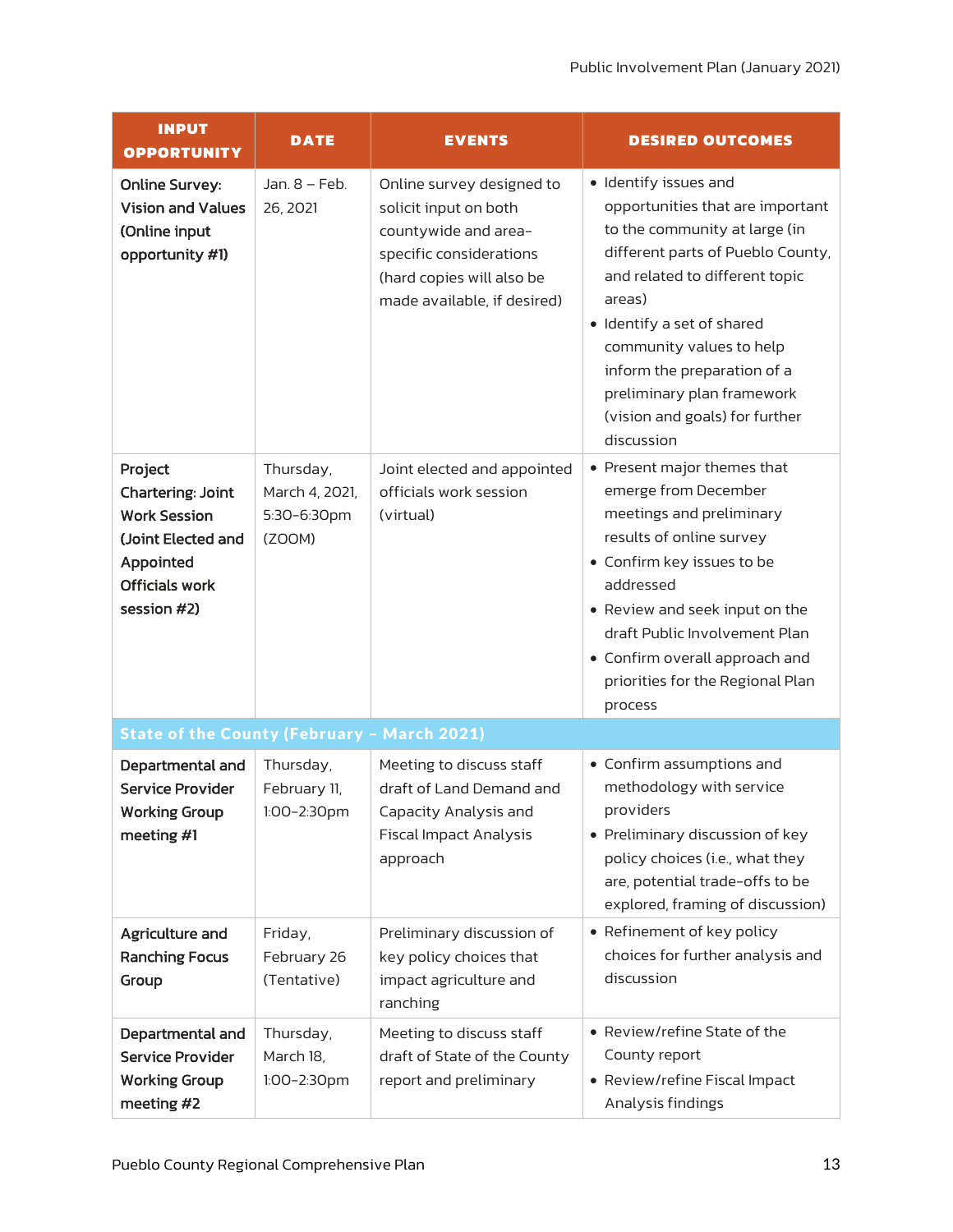| <b>INPUT</b><br><b>OPPORTUNITY</b>                                                | <b>DATE</b>                                 | <b>EVENTS</b>                                                                                                                                    | <b>DESIRED OUTCOMES</b>                                                                                                                                     |
|-----------------------------------------------------------------------------------|---------------------------------------------|--------------------------------------------------------------------------------------------------------------------------------------------------|-------------------------------------------------------------------------------------------------------------------------------------------------------------|
|                                                                                   |                                             | <b>Fiscal Impact Analysis</b><br>findings                                                                                                        |                                                                                                                                                             |
| <b>Joint Elected and</b><br>Appointed<br><b>Officials work</b><br>session #3      | Thursday,<br>April 8, 5:30-<br>6:30pm       | Update on Land Demand<br>and Capacity Analysis and<br><b>Fiscal Impact Analysis</b><br>findings<br>Highlights from State of the<br>County report | • Convey key findings from Phase<br>3 analysis                                                                                                              |
| Plan Framework (April - May 2021)                                                 |                                             |                                                                                                                                                  |                                                                                                                                                             |
| Departmental and<br><b>Service Provider</b><br><b>Working Group</b><br>meeting #3 | Thursday,<br>April 22, 2021,<br>1:00-2:30pm | • Meeting to review<br>preliminary Plan<br>Framework                                                                                             | • Seek input from departments<br>and service providers on<br>preliminary plan directions                                                                    |
| Community and<br><b>Stakeholder</b><br><b>Meetings</b>                            | Week of April<br>19, 2021                   | PIO for County and/or City<br>and PW will distribute press<br>releases to radio outlets as<br>appropriate                                        | • Press releases will be issued at<br>least one week prior to a<br>community and stakeholder<br>engagement series and prior to<br>public adoption hearings  |
| Joint elected and<br>appointed<br>officials work<br>session #4                    | Thursday, $-$<br>May 13, 5:30-<br>6:30pm    | • Update to elected and<br>appointed officials                                                                                                   | • Provide update on process and<br>feedback received to date<br>• Seek input from elected and<br>appointed officials on overall<br>direction and next steps |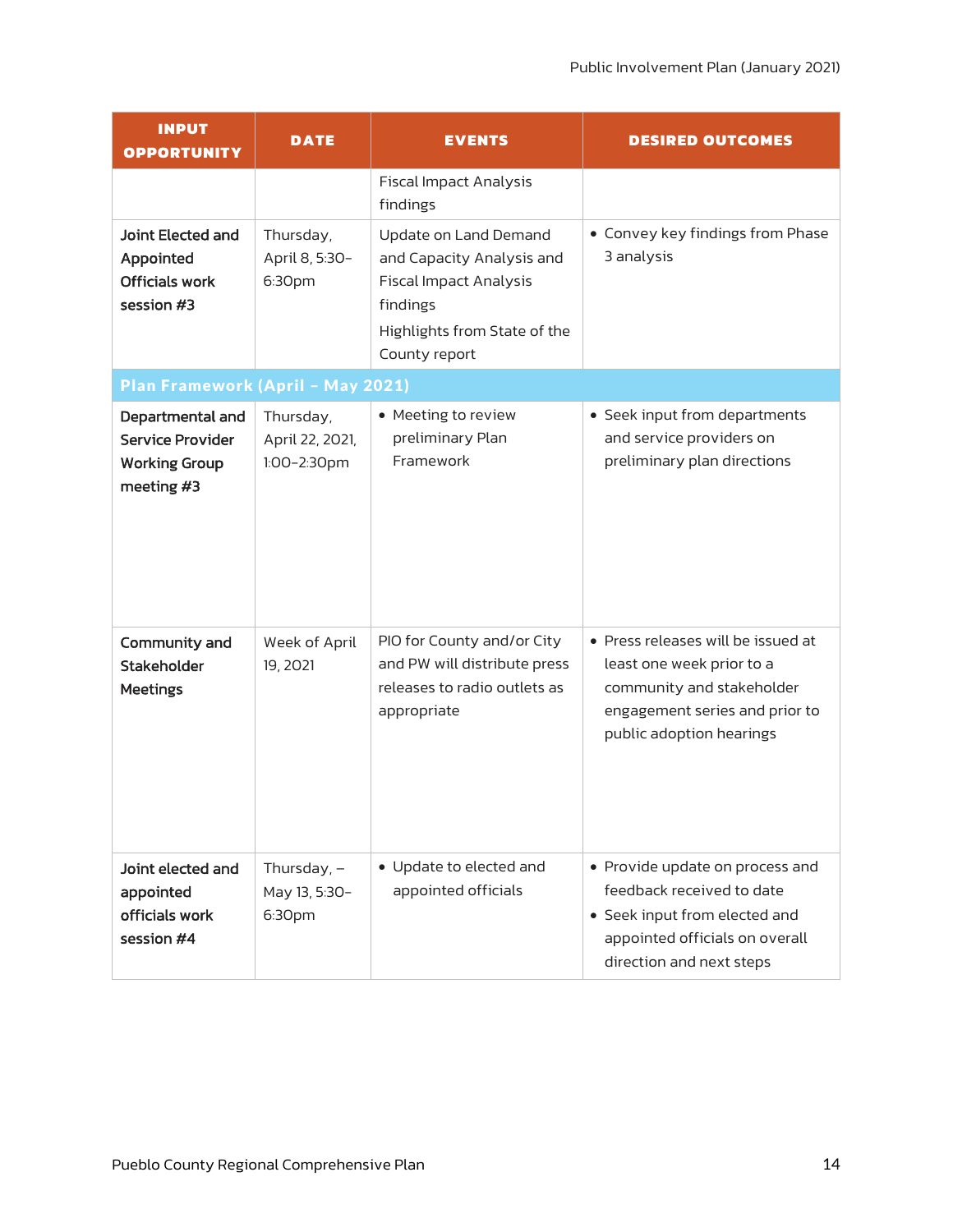| <b>INPUT</b><br><b>OPPORTUNITY</b>                                                | <b>DATE</b>                                                                                                     | <b>EVENTS</b>                                                                                                                                                            | <b>DESIRED OUTCOMES</b>                                                                                                                                                                                            |
|-----------------------------------------------------------------------------------|-----------------------------------------------------------------------------------------------------------------|--------------------------------------------------------------------------------------------------------------------------------------------------------------------------|--------------------------------------------------------------------------------------------------------------------------------------------------------------------------------------------------------------------|
| Online input<br>opportunity #2                                                    | Late April-<br>Early May<br>$2021(3 - 4)$<br>weeks<br>following<br>community<br>and<br>stakeholder<br>meetings) | • Virtual open house<br>hosted on the project<br>website to mirror input<br>opportunities provided in<br>meetings                                                        | • Expand participation window<br>and number of participants<br>• Seek additional input on<br>preliminary Plan Framework                                                                                            |
|                                                                                   |                                                                                                                 | Key Choices and Preliminary Policy Directions (April - July 2021)                                                                                                        |                                                                                                                                                                                                                    |
| Departmental and<br><b>Service Provider</b><br><b>Working Group</b><br>meeting #4 | Thursday,<br>May 13, 2021,<br>1:00-2:30pm                                                                       | • Review draft outline for<br>Future Growth<br>Opportunities and Key<br>Policy Choices in advance<br>of June meetings                                                    | • Refine outline and approach for<br>June meetings                                                                                                                                                                 |
| Community and<br>Stakeholder<br><b>Meetings</b>                                   | Week of June<br>21                                                                                              | • Community meetings: 3<br>different times<br>• Regional Thinktank<br>(Friday, June 18)<br>• Possible youth<br>engagement opportunity<br>(alternate to spring<br>option) | • Review and refine land use<br>categories/character areas<br>• Seek input on key choices and<br>preliminary policy directions                                                                                     |
| Joint elected and<br>appointed<br>officials work<br>session #5                    | Week of June<br>28                                                                                              | • Update to elected and<br>appointed officials                                                                                                                           | • Provide update on process and<br>feedback received to date<br>• Seek input from elected and<br>appointed officials on overall<br>direction and next steps                                                        |
| Online input<br>opportunity #3                                                    | June 28- July<br>26, 2021 (4<br>weeks<br>following<br>community<br>and<br>stakeholder<br>meetings)              | • Virtual open house<br>hosted on the project<br>website to mirror input<br>opportunities provided in<br>meetings                                                        | • Expand participation window<br>and number of participants<br>• Seek additional input on land<br>use categories/character areas<br>• Seek additional input on key<br>choices and preliminary policy<br>directions |